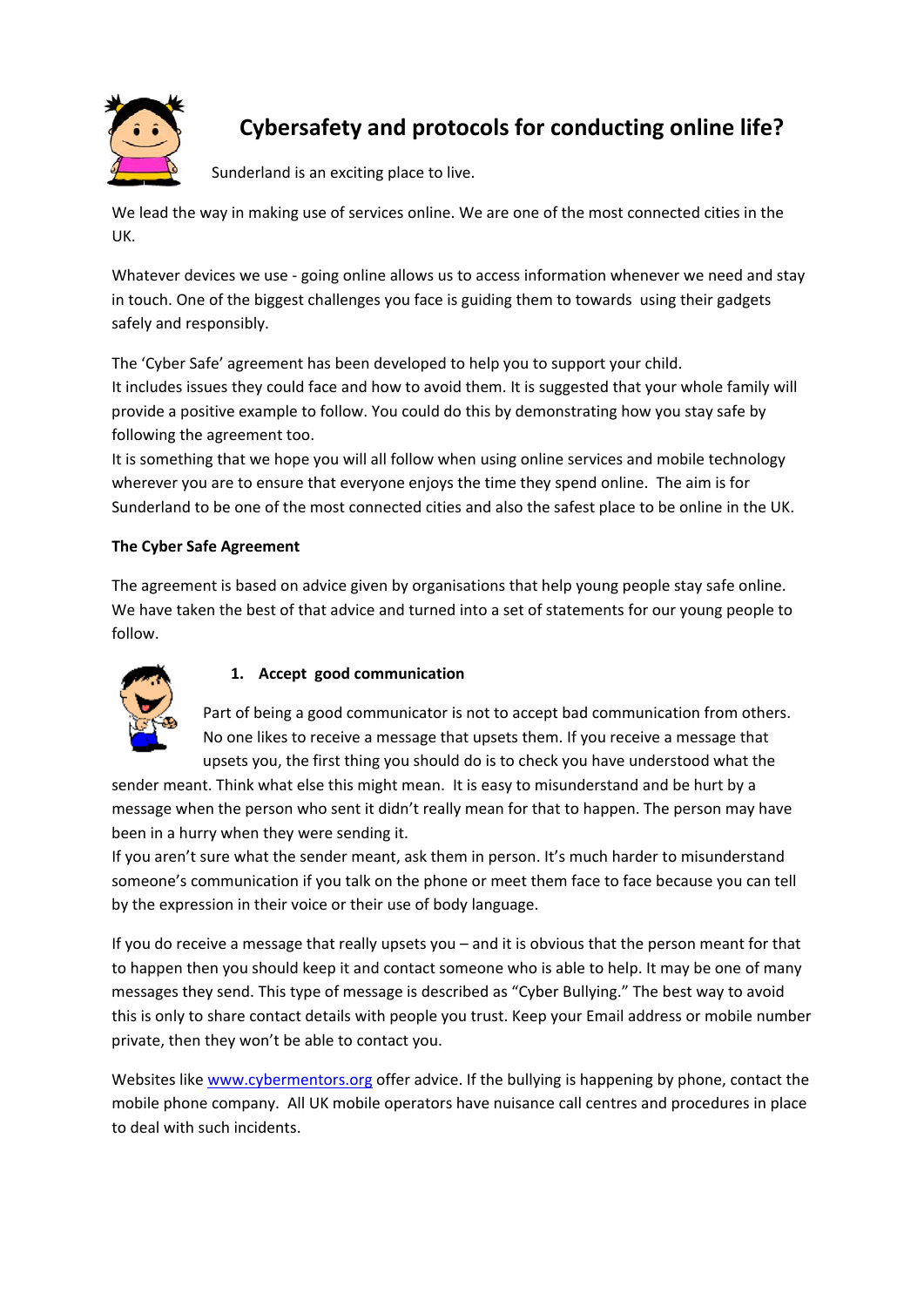They may help you to change your number or, with help from the police, take action against the bully.

Here are the contact details for mobile operators:

**O²** ‐ Call 08705214000 or email ncb@O2.com or visit this part of the website http://www.o2.co.uk/support/generalhelp/howdoi/safetycontrolandaccess/nuisancephonecalls

http://sunset.o2.co.uk/services/childprotection/nuisancephonecalls

**Vodafone** ‐ Pay Monthly customers call 191 from a Vodafone phone or 08700700191 from a landline

Pay As You Go customers call 08700776655

Or visit this part of the website

http://help.vodafone.co.uk/system/selfservice.controller?CMD=BROWSE\_TOPIC&PARTITION\_ID=1& CONFIGURATION=1000&SIDE\_LINK\_SUB\_TOPIC\_ID=1069&SIDE\_LINK\_TOPIC\_ID=1007&TOPIC\_ID=10 69&TOPIC\_TYPE=0&STARTING\_ID=0&TOPIC\_NAME=Dealing%20with%20nuisance%20calls&PARENT TOPIC\_ID=1007&SOURCE\_FORM=BROWSE\_TOPIC

**Orange** ‐ Pay As You Go customers call 450 on Orange phone 07973 100450 from a landline Pay Monthly customers call 150 from Orange phone or 07973 100150 from a landline

http://www1.orange.co.uk/safety/mobile/156/160.html

**Three** ‐ call 333 from a 3 phone or 08707 330 333 from a landline

**TMobile** ‐ call 150 from TMobile phone or 0845 4125000 from landline or visit www.tmobile.co.uk and use the 'how to contact' section of the website

http://www.t-mobile.co.uk/help-and-advice/advice-for-parents/bullying/

If the bullying is happening by Email contact the provider of the Email address that the bully is using.

For example if the bully uses an @hotmail.com address contact Hotmail.

By only accepting people you know as friends on social networking sites such as Facebook and MSN, this helps to lessen the chance that these services can be used to bully you too.

If someone chooses to Cyber Bully you, they may be breaking a few different laws meant to protect your privacy online so it is worth contacting the services above or the police to put a stop to it.

These are four UK statute laws and one Scottish common law that are link to the use of IT in relation to bullying:

The Protection from Harassment Act 1997

The Act states that it is unlawful to cause harassment, alarm or distress by a course of conduct and states that 'A person must not pursue a course of conduct, which:

- amounts to harassment of another
- he knows, or ought to know, amounts to harassment of the other.'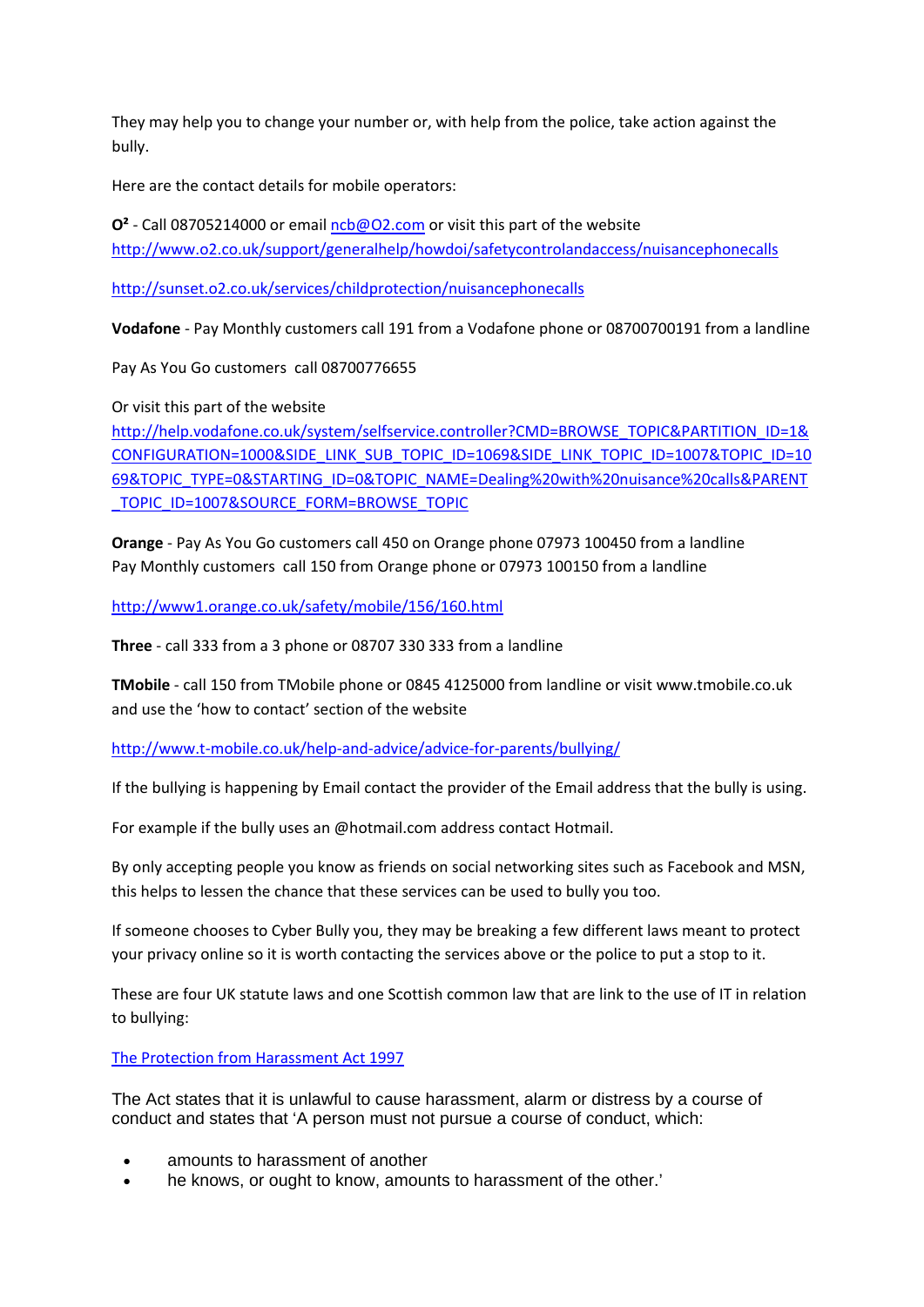#### The Criminal Justice and Public Order Act 1994

This Act defines a criminal offence of intentional harassment, which covers all forms, including sexual harassment. A person is guilty of an offence if, with intent to cause a person harassment, alarm or distress, he/she

- uses threatening, abusive or insulting words or behaviour or disorderly behaviour; or
- displays any writing, sign or other visible representation which is threatening, abusive or insulting, thereby causing that or another person harassment, alarm or distress.

#### The Malicious Communications Act 1998

Under this Act it is an offence to send an indecent, offensive or threatening letter, electronic communication or other article to another person. Under section 43 of the Telecommunications Act 1984 it is a similar offence to send a telephone message which is indecent, offensive or threatening.

Bother offences are punishable with up to six months imprisonment and/or a fine. The Malicious Communications offences are wider ranging, but under the Telecommunications offences, it is likely that the Police will use the former Act to bring a charge.

#### The Communications Act 2003

The Communications Act 2003 is by far the most recent Act to be passed. Section 127 states that a person is guilty of an offence if s/he

- sends by means of a public electronic communications network a message or other matter that is grossly offensive or of an indecent, obscene or menacing character; or
- causes any such message or matter to be so
- A person is guilty of an offence if, for the purpose of causing annoyance, inconvenience or needless anxiety to another, he
- by means of a public electronic communications network, a message that he knows to be false,
- causes such a message to be sent; or
- persistently makes use of a public electronic communications network

# Breach of the Peace (common law)

Breach of the Peace is Scottish common law. At present behaviour in Scotland which might be described as harassment or stalking is usually prosecuted as a breach of the peace. This common law offence covers all behaviour (including single incidents) which causes, or is likely to cause:

- Fear, alarm, upset or annoyance
- When one or more persons conduct themselves in a riotous, or disorderly manner, anywhere, which alarms, annoys or disturbs other people
- The offence can take place anywhere (a house, an office, a school or a public street)
- The element of disturbance would be the most relevant to Cyberbullying as the behaviour does not have to be noisy but still of a nature that would cause concern to other people – harassment or stalking and bullying

The Courts recognise that breach of the peace can be serious and a life sentence is theoretically possible. A sentence of eight years was recently imposed for the crime of Breach of the Peace.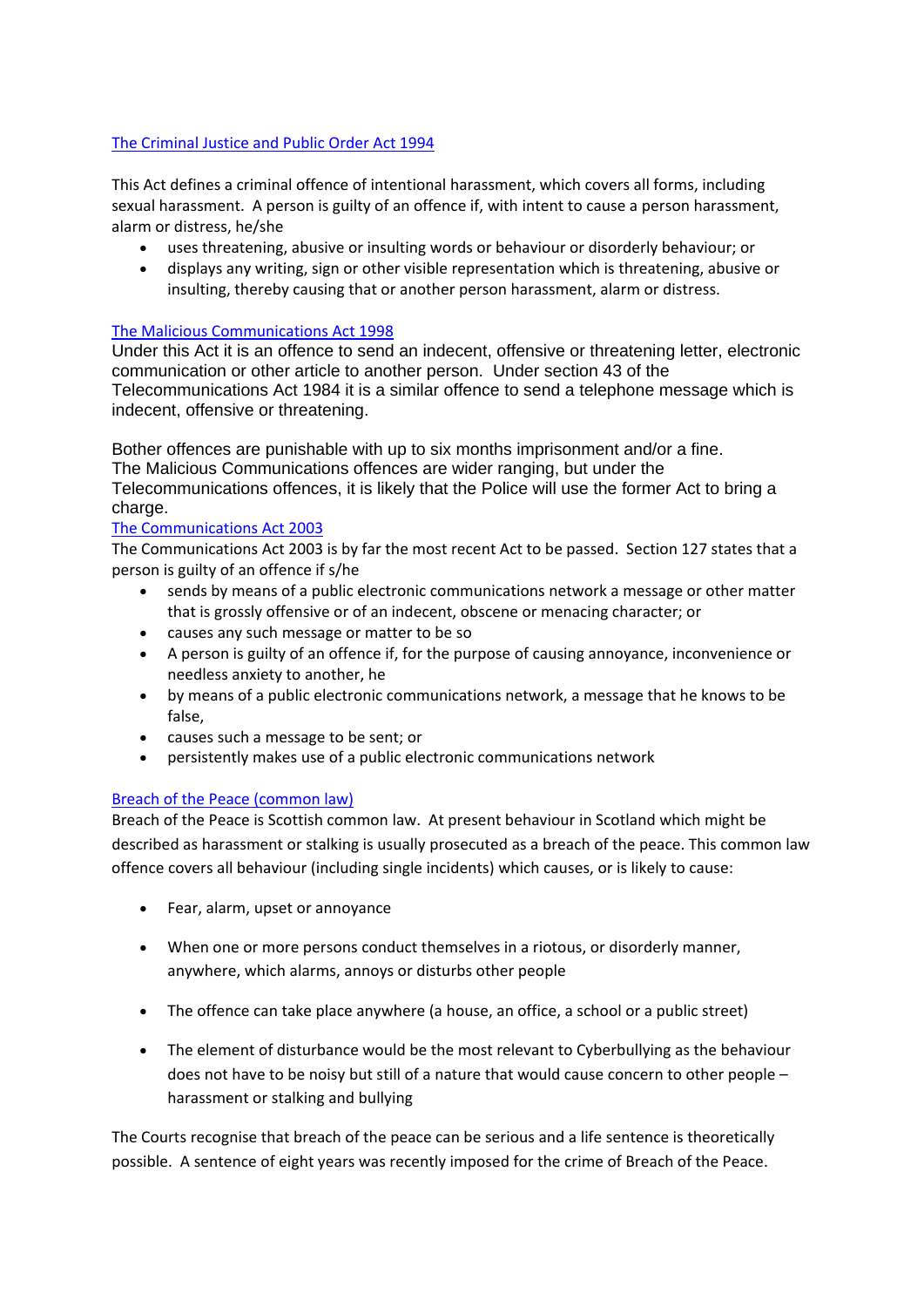It is worth noting that the age of criminal responsibility in Scotland is eight. All organisations, including schools are covered by the laws stated above. If an offence takes place in school it is still an offence.

# **Top Tips:**

If you can, block the bully, and don't respond. Remember to keep a copy of any messages. They will soon get bored if they don't get a reaction.

Never forward anything that someone sends you if you think it will upset someone. You don't want to become a Cyber Bully yourself.

#### *Helplines:*

- a) Childline free 24hr. helpline for children & young people 0800 1111
- b) Kidscape advice exclusively for parents & carers on bullying 08451 205204
- c) Get Connected free confidential helpline for young people 0808 8084994
- d) Samaritans 08457 90 90 90

# *Useful Websites:*

- a) Childnet a range of resources for families & schools www.childnetint.org
- b) Cybermentors Talk to a someone who is trained to help you at www.cybermentors.org.uk



# **2. Be a good communicator**

When we are talking face to face it's easy to see from a person's expression whether they are joking or being serious. When we are communicating electronically (using text, Email and Instant Messages), it is very easy for people to

get the wrong impression. Sometimes these messages can cause a lot of upset that was not intended.

This is particularly important when we post things on sites like Facebook. Remember that status updates, messages and comments can often be seen by many more people than the person we send it to.

Ask yourself "Would I write this on a piece of paper and put it on a notice board in the Bridges?" if the answer is no rethink your message or send it in a different way.

We all know that bad news travels fast. If you have been the victim of gossip or rumour, it can be really upsetting. Using services like Facebook, MSN or Blackberry messenger to pass on information about others can mean that the upset caused can have a much greater impact as it can be spread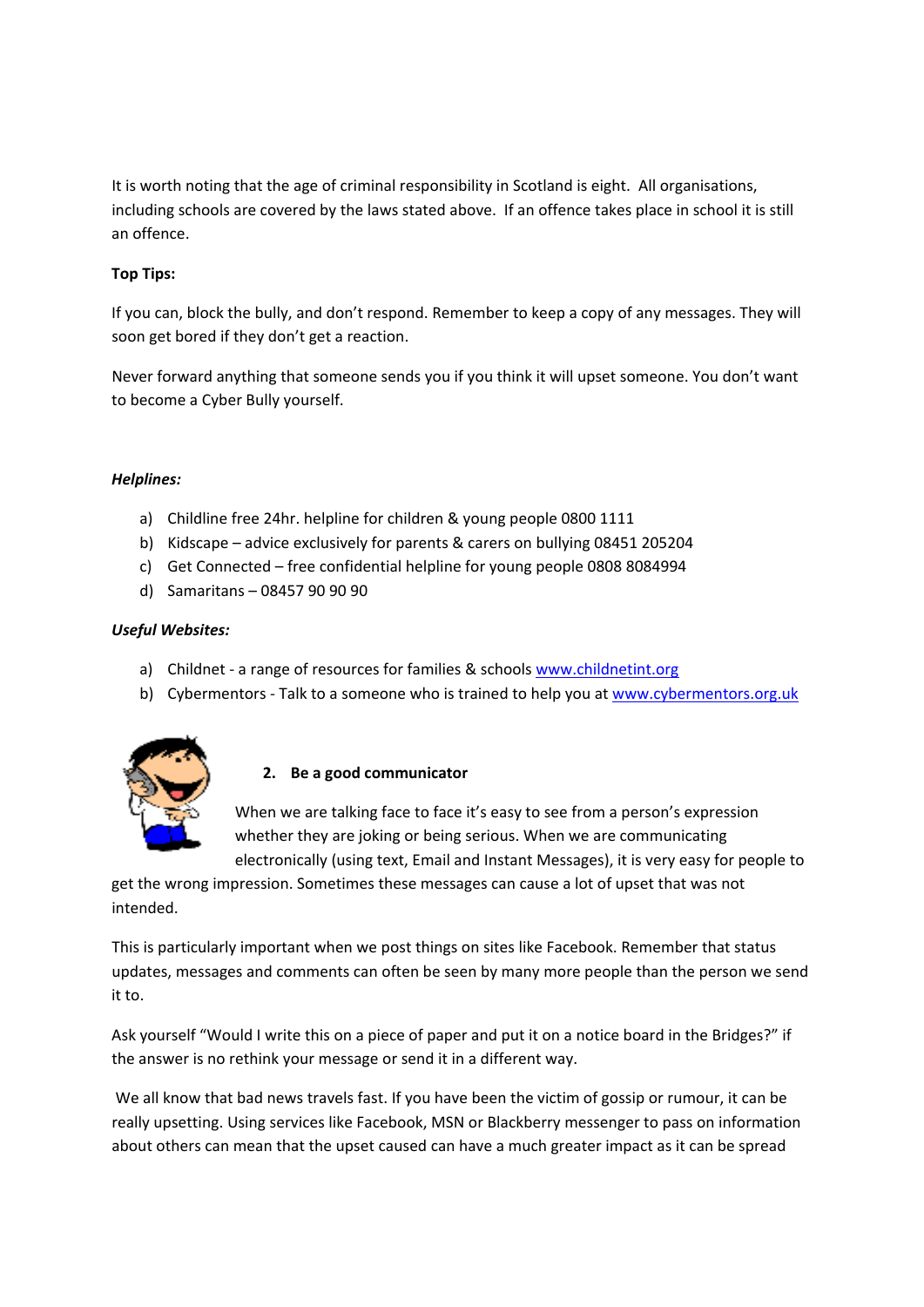quickly. It is amazing how fast you can become a cyber bully without even meaning to, simply by passing on some private information about someone else.

Encourage your child to put themselves in the position of the person they are sending a message to. Read through it and ask yourself "What other meaning could they give to my message?"

"Is the intention of my message clear?" A message should never be sent if it there is the possibility that it could be interpreted that your intention is to upset or hurt someone.

This isn't always easy when we are sending a quick message when we are in a rush but it's worth taking the time to make sure that we are good communicators.

It is important to only share your contact details with people you trust and never to post your email address or phone number in a public place. Thinking back to our earlier example of the noticeboard in The Bridges. If you wouldn't put it there don't put it online.



# **3. I will be careful who I accept as an online friend.**

Social networking is an important part of our use of the internet and making friends online is something that a lot of young people enjoy doing. While they are aware of stranger danger in real life they don't often apply the same

principles to people they connect with online. They may not think of an online friend as a stranger and share private information with them without thinking of the consequences.

In order to minimise the risks of being targeted by online predators, there are some simple rules to follow:

- Choose usernames that will not invite inappropriate attention. Never use your full name or the name of your friends. Usernames like sexygirl14@hotmail.com suggest certain things about you to others that may cause you problems.
- Make sure your online friends are people who you know in real life.
- Keep personal information private.
- Change your settings privacy settings to "friends only" so that only your real friends can view personal information.
- Be careful who you add as a friend and remove anyone you don't really know.

Often there is competition between children to have the most 'friends' on social networking sites such as Facebook. This can lead to people not knowing everyone on their friend list.

Remember that TVs and IPods and games consoles can also be used to connect with other people while playing games. Check any device your children could use to connect to the Internet has the privacy settings set to friends only. Many devices have text and voice chat as well. Always know who you are talking to. You can't always tell the age of the person who you are communicating with and young people can be tricked into meeting people they have only chatted to online. Most devices have parental controls so you can limit your child's access to certain features that may put them at risk. Switching off the text and voice chat is one of the options that you could use to restrict your child's access to inappropriate language.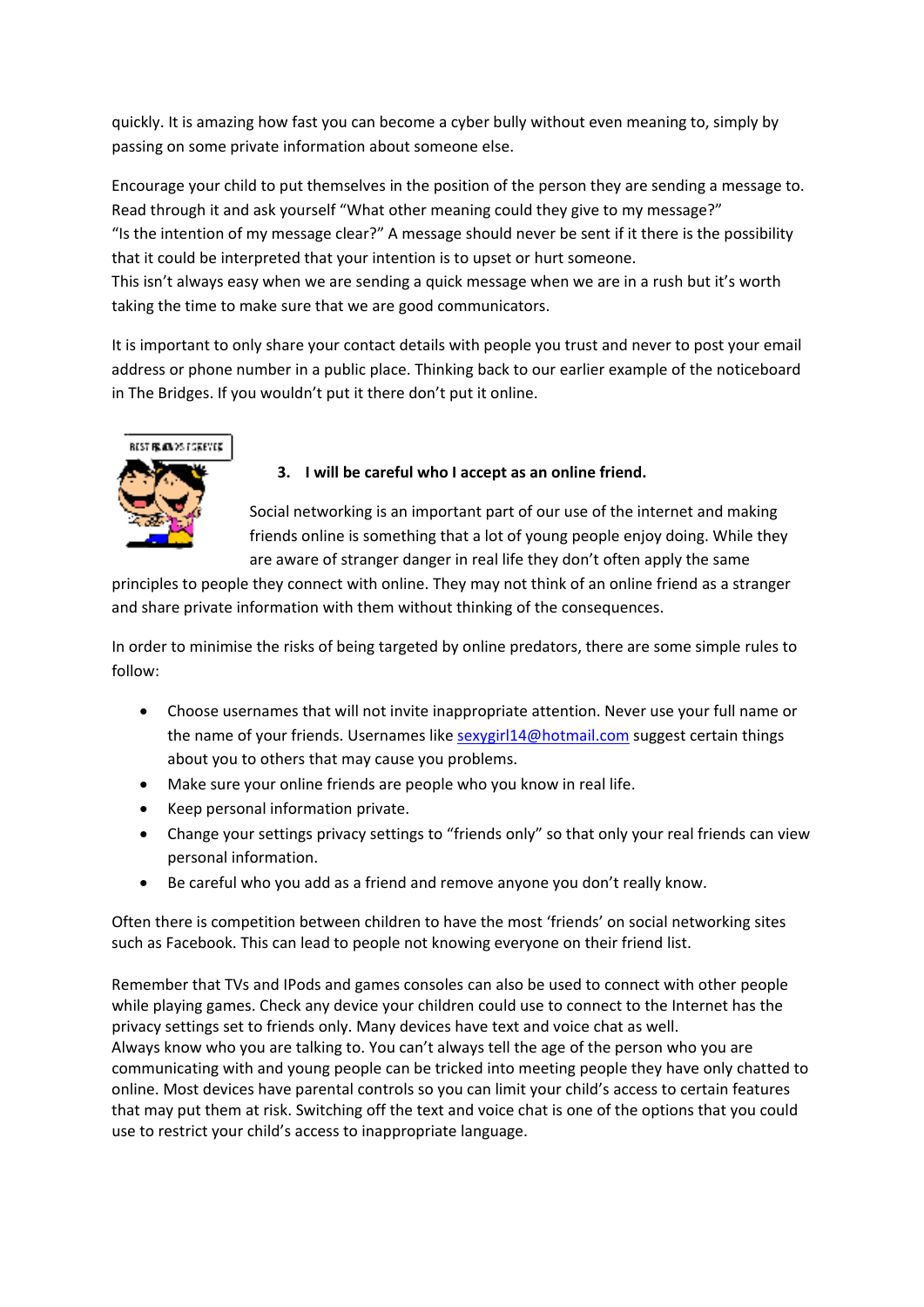#### Top Tips:

On line communities are a great way for young people to interact with others, however these communities may contain Cyber bullies, criminals and those people wishing to exploit young people.

Try to keep any device that can connect to the internet in family areas like the living room. This allows you to monitor what your children are doing online and look out for inappropriate behaviour from others. Regularly talk to your child about what they are doing online.



# **4. Be careful what you post**

If we want to, we can share every aspect of our lives online. Sites like Facebook, Twitter and YouTube allow us to share where we are, what we're thinking, and

pictures and videos of what we are up to.

If family and friends are in different areas of the country, it is a great way of keeping in touch and sharing your lives with each other.

To avoid problems, we do have to think carefully before we post photos and videos online.

For example: Everyone may have been really amused by that video of your cousin doing Wii Fit hula hoop but would your cousin want everyone on the planet to be able to watch him doing it on YouTube in ten years' time?

How many photographs and videos do you have in your family collection that you wouldn't want the world to see? That one of you trying on your mother's high heels when you were four? Very amusing at the time but deeply embarrassing once you are an adult.

Some of the most popular videos on YouTube have been of children doing amusing things. One of the most popular of all being the one showing baby Charlie biting his big brother's finger. It consistently features in the YouTube top ten along with professionally made pop videos possibly because of Charlie's evil chuckle when he realises his big brother is in pain.

Consider this:

Was it really a good idea for the parents to post it? Is it good for Charlie and his brother to *always* be there for people to see even when they are grown up and looking for jobs in the future?

If you are posting videos and photos of people ask yourself whether you would *ever* regret people seeing it? If there is any chance that that you may regret it - then don't post it up there. If you really do want to share pictures with your friends and family find and use the privacy settings on the site to make sure that only they can see and download them. The same is true of photos and videos we take of other people.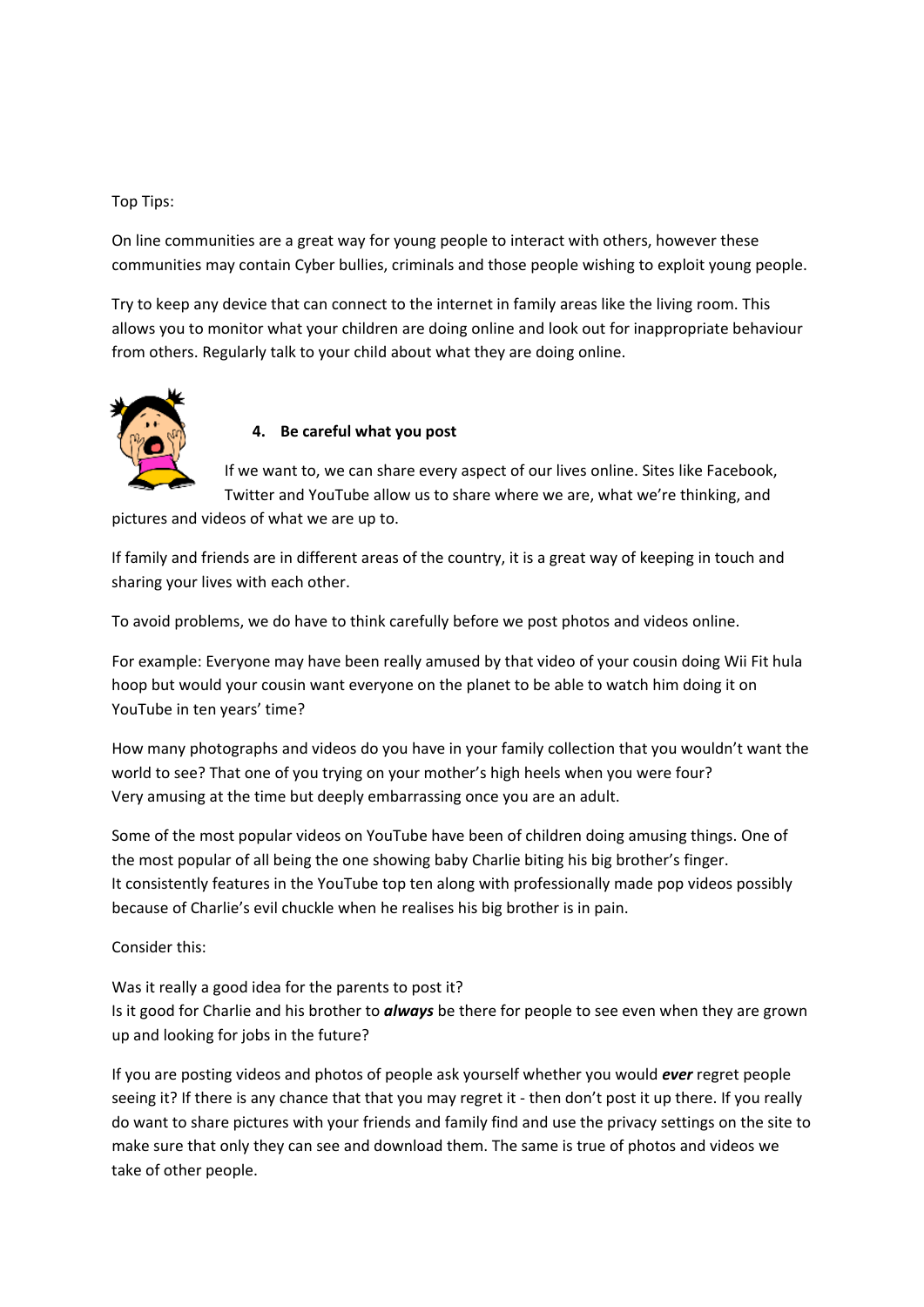Think about why you are putting it online and if you are posting something to make fun of someone then really you shouldn't be posting it at all or you may become a Cyber Bully without ever meaning to. If you aren't sure if they will see the funny side ask them.

It is easy to forget that anyone can see, download and change any image or video that we post online. By the time you change your mind and delete something from a site many thousands of people could have downloaded it and any one of them could do what they like with it and post it back without your permission.

We have to be very careful what we say online too. The Internet is a very public and open place, so putting something online that criticises someone or shares private information about them could be breaking the law especially if the comments are about their race, gender or sexual orientation.

It is never a good idea to make videos or images that would show more of you or your children than you would usually be comfortable with exposing at the beach or swimming pool. The law on this is a bit of a minefield and it is very easy to find yourself doing something illegal without even realising it.

For example if a child took this kind of image of themselves, and sent it to a friend the same age, they could both be guilty of serious offences. If they are over ten years old they could also be prosecuted. If you or anyone you know receives an image like this the best plan is to delete it and warn the sender not to send any more.

It's not just video and images that we have to be wary of - the same goes for video chat using a webcam. It is astonishingly easy for someone to record on their computer what you send to them from your webcam. If they do, you have no control over what happens to the recordings or where they end up. They can even be sent to someone else over their webcam software so they think they are talking to you. Keep your webcam conversations clean and only cam with people you really trust like close friends and family.

It's worth taking a few minutes to look at the camera settings so you know how to turn off the webcam.



# **5. Be careful what you share**

Many young people create and use social networks on line. Friends groups are created. Sharing information such as photographs can be done very easily. If a person's profile is set to open, then all groups of friends have access to everything

and the content is not always appropriate.

Young people are often not aware that they post online can be viewed by anyone with access to the internet. They cannot delete something once it has been uploaded. A rule to follow is to only share as much detail as you would share with someone face to face such as your Grandmother or boss.

Phishing is where people are contacted by cyber criminals, encouraging them to link to a fake website and enter private information like their bank and credit card details. This can lead to your identity being stolen and criminals running up huge bills on your accounts.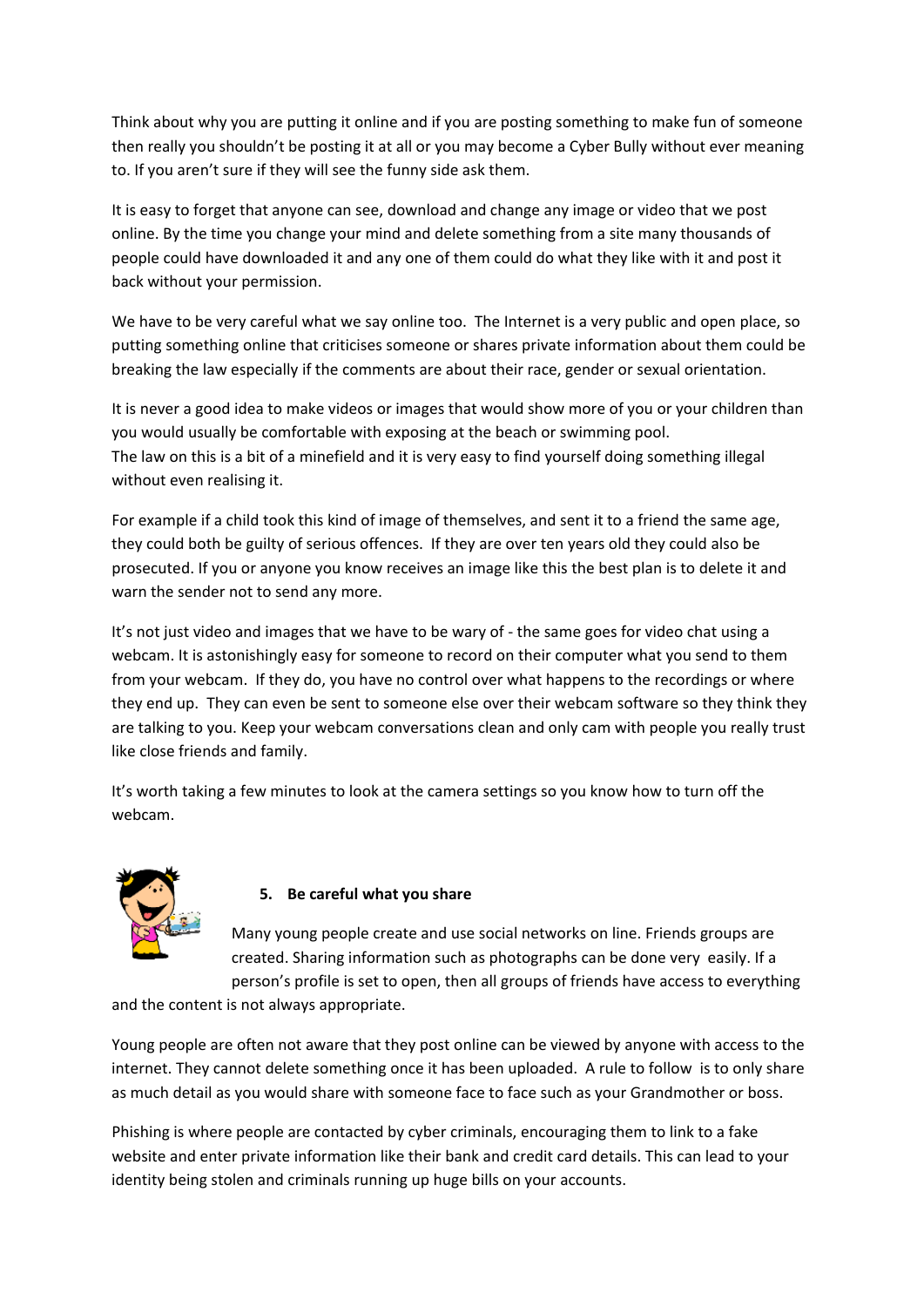Banks will never to ask you to give out personal details by telephone or email if you are in any doubt don't give it out.

Young people should be smart about posting photographs which, if they aren't careful, can reveal a lot of information about themselves. Look at things such as school name badges on uniform, street signs, car registration plates. Individually these pieces of information do not give much information about someone. When these pieces of information are put together, like parts of a jigsaw, they can reveal a lot of information like the school they attend, the area they live or where they will be at a particular time.

The same applies to information you put into your profile, things like your favourite bands and how you like to spend your time, can be used by online predators to help them to pretend they have things in common with you. They may use this to earn your trust and eventually persuade you to meet up with them.

We should always consider what we post if we are adding any information to social networking sites like Facebook. If your profile is set to public and an event is posted where you arrange to meet up with friends at a specific time and place, anyone visiting your page would also be able to turn up and join the party. They may not have the same intentions as the group of real friends.

Sharing information also covers passwords. Passwords are personal and should be kept private.

Follow these simple tips:

- Think carefully before you share any information, consider would I put the information on a huge sign outside my house for everyone to see?
- Treat your password like your toothbrush, don't share it with anyone and change it regularly.
- Remember the Internet never forgets and anything that you post online, could come back to haunt you in the future.



# **6. Be careful who you meet.**

Encourage young people to understand that a friend is someone who you know because you have met them in person and got to know and trust them. An online friend is simply someone we agree to connect with online.

Online friends should really be treated as someone we've just bumped into in the street when we are choosing what we share with them. We should never agree to meet with our online friends unless we take our trusted adult with us.



# **7. Listen to your feelings**

Often we use the internet in places where you feel at ease and relaxed. When we feel safe and secure we often share more information about ourselves than they

would if we met someone in the street.